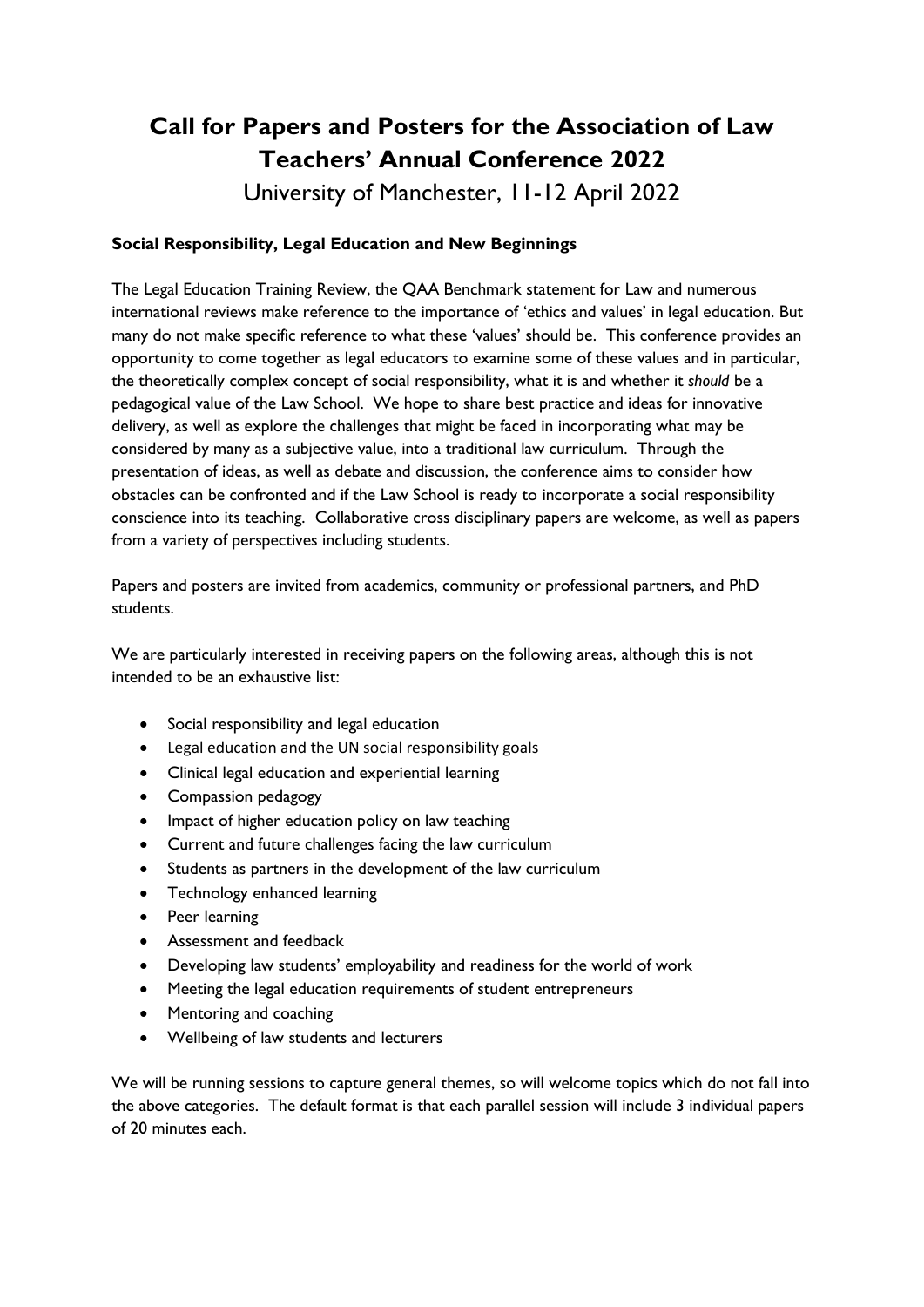### **Submission of Paper Proposals**

All proposals should be submitted to [ALTConference@manchester.ac.uk](mailto:ALTConference@manchester.ac.uk) using the attached submission form, on or before 14th March, 2022 with the words 'ALT Paper Proposal' included in the subject line.

Proposals should contain the following core information:

- Title of the presentation/paper/session.
- Names and any affiliations of those attending the conference to present the paper.
- Contact details for a corresponding speaker who will be the main point of contact for the conference organisers.
- A brief statement as to which of the streams (above) the session relates to or, if none, how it relates to the conference theme (50 words max).
- An abstract of no more than 300 words which should provide a short description of the topic of the proposed paper and the arguments put forward, or to be explored, in the session. Where appropriate, the abstract should also contain a summary of any research the proposer has conducted in establishing the basis for their argument and the development of the topic against the background of the existing discourse and theory.
- Whether you wish your paper to be entered into the Stan Marsh competition (see below).

The following additional details are also requested, as appropriate:

- Any additional IT requirements (note that a PC and PowerPoint will be available as standard).
- If you are intending to deliver an interactive session, or are using any format other than default paper format, a brief indication of the structure of the session and any facilities or special layout required.
- Details of any day or time during the conference that you would not be able to present your paper. Note that it will be assumed that you are able to present at any time during the conference unless you provide details of any restrictions on the day/time you require when submitting the proposal. The organisers will endeavour to accommodate these requests, but bear in mind that it may not be possible in every case.

All submissions will be peer reviewed by members of the Conference Team and acceptance decisions will be made and communicated to the corresponding speaker by email in time for you to be able to book at the early bird booking rate.

## **Submission of Poster Proposals**

Submissions to display posters based on the conference themes are welcomed. All poster proposals should be submitted to [ALTConference@manchester.ac.uk](mailto:ALTConference@manchester.ac.uk) using the attached submission form, on or before 14th March, 2022 with 'ALT Poster Proposal' in the subject line.

Proposals should contain the following core information:

- Title of the poster.
- Names and any affiliations of those attending the conference to discuss the poster.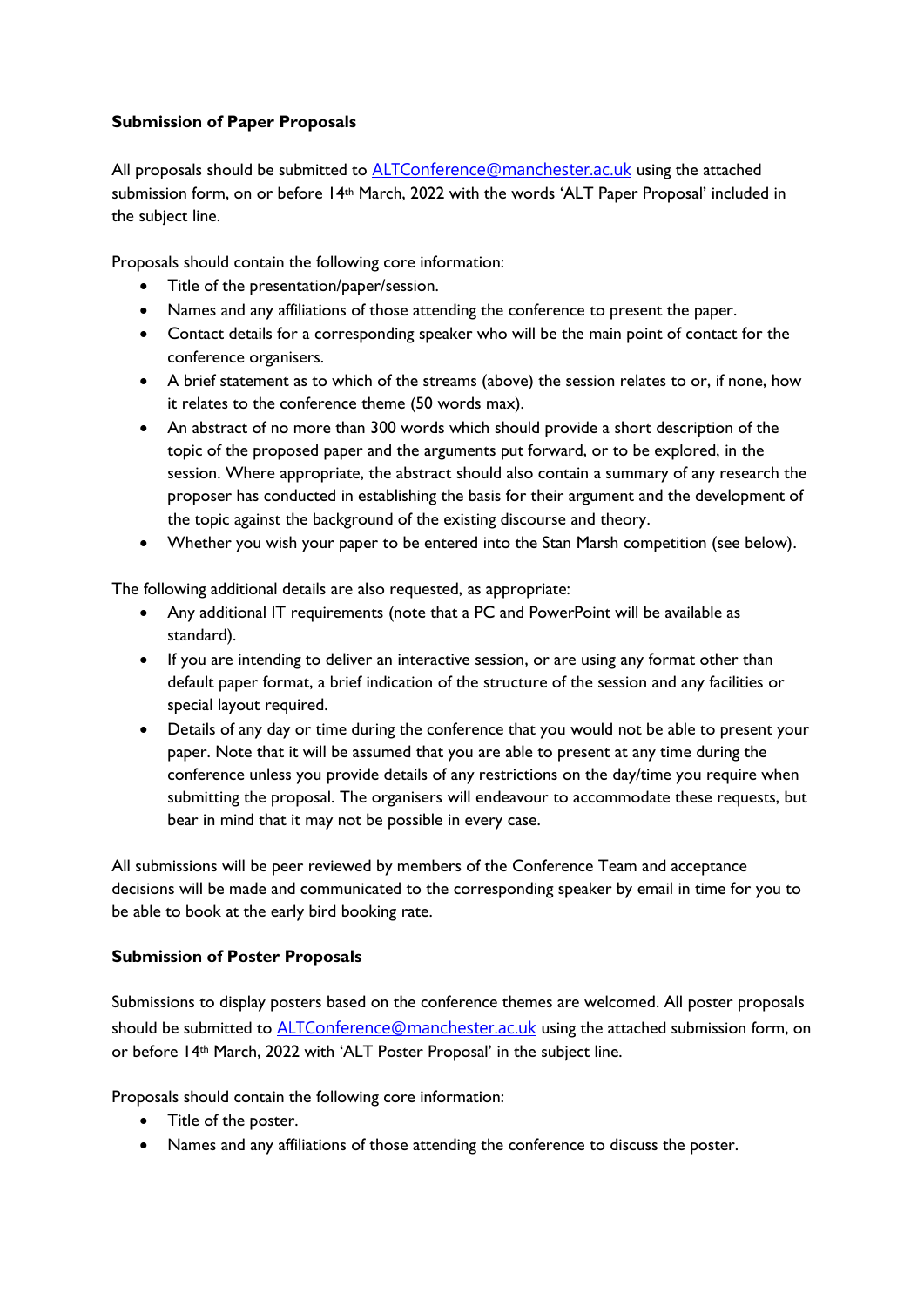- Contact details for a corresponding attendee who will be the main point of contact for the conference organisers.
- A brief statement as to which how it relates to the conference theme (50 words max).
- An abstract of no more than 300 words which should provide a short description of the topic, content, arguments, and conclusions of the proposed poster. Where appropriate, the abstract should also contain a summary of any research the proposer has conducted in establishing the basis for their argument and the development of the topic against the background of the existing discourse and theory.
- The size of your poster (e.g. A2). Posters should ideally be produced at A2 size, although smaller posters can be accommodated providing they remain clear and accessible.
- Whether you wish your paper to be entered into the Stan Marsh competition (see below).

Please note that unfortunately posters cannot be displayed at the conference if that have not been submitted in advance and accepted via this general call process.

#### **Stan Marsh Best Paper Prize and Stan Marsh Best Poster Prize**

The Association of Law Teachers is delighted to announce that we will again be awarding prizes for the best paper and best poster presented at this year's ALT Conference.

Submission for 'Best Paper' Prize:

- When you complete the attached submission form, please indicate that you would like your paper to be considered for the Stan Marsh Best Paper Prize.
- You will then be required to submit your full written paper to [ALTConference@manchester.ac.uk](mailto:ALTConference@manchester.ac.uk) no later than 14<sup>th</sup> March, 2022 if you wish to be considered for the prize.
- Emails should contain 'Stan Marsh Best Paper Submission' in the subject line.
- It is possible to submit the same paper for both the Chris Gale and Stan Marsh prizes.

Submission for 'Best Poster' Prize:

- All posters will automatically be considered for the 'Best Poster' prize.
- Posters will be judged by the panel during the first day of the conference.
- They do not need to be sent in advance.

The judging panel for both of the Stan Marsh prizes will consist of members of the ALT Committee and they will judge the entries based on the criteria listed below.

Criteria for 'Best Paper':

- A strong educational message or finding that is:
	- based on existing and/or developing pedagogical research; and,
	- linked to the conference themes (see above).
- Engagement of audience.
- Clear coverage.

Criteria for 'Best Poster':

• A strong educational message or finding that is: